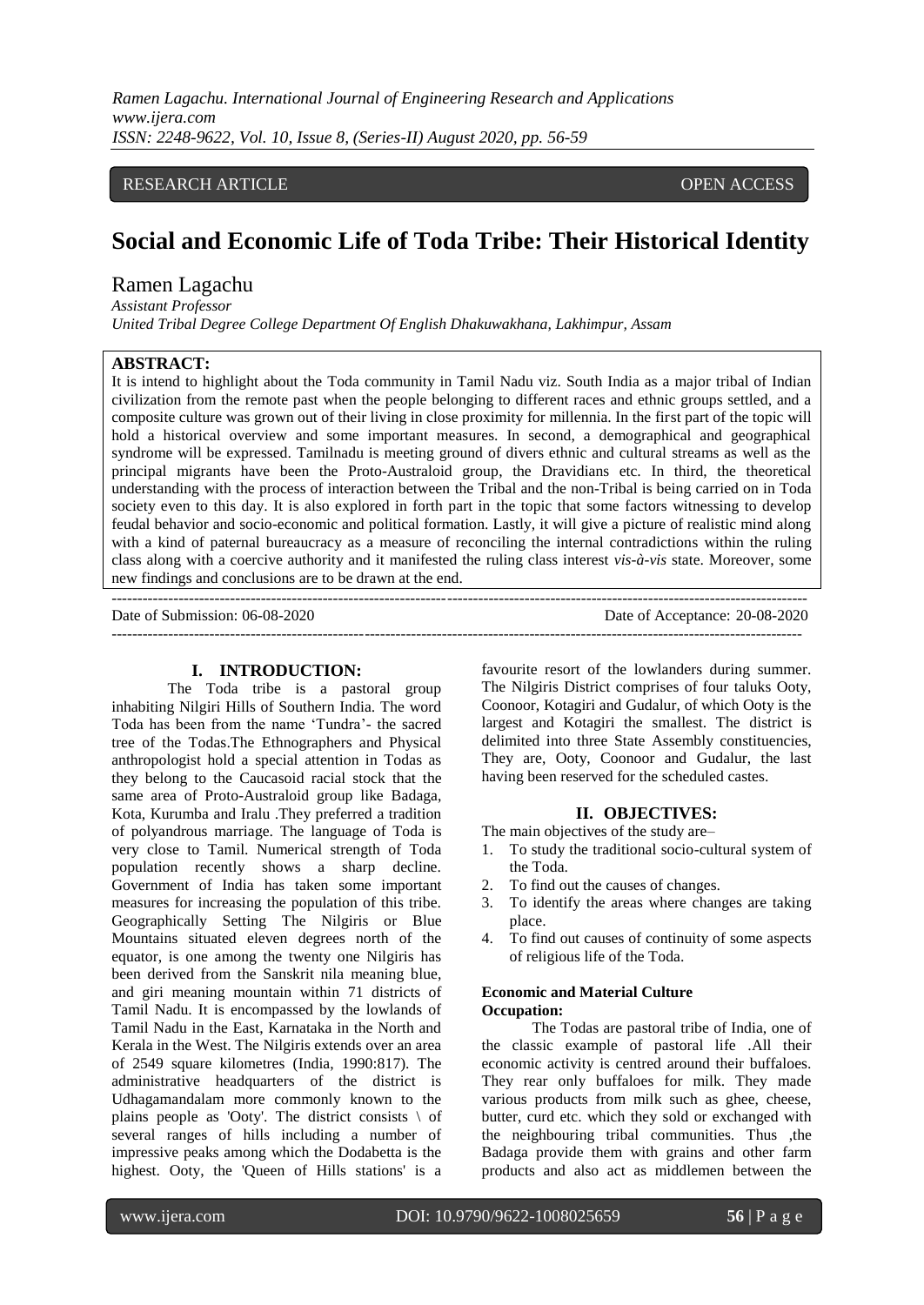milk – selling .Toda and traders from the lowlands. The Badaga also pay an annual tribute of grains to the Toda.This has always been done in recognition of the supposedly original ownership of the region by the Toda and also in fear of Toda sorcery. The Kota, also of the Nilgiri Hills, is an artisan tribe and supplies the Toda with pottery and ironware and ceremonial objects. In return, the Toda give them milk and milk products and also the flesh of sacrificed buffaloes. The Toda have no weapons. Their degenerate clubs bows and arrows have ceremonial functions. The Kota supplies them with all the utensils they need in the domestic work and dairy operations.Socio-economically a symbiotic relationship is followed among the tribes of Nilgiri hills. The Todas enjoy the highest social status.

The dairy work is absolutely laid by the mails. Females are not permitted to enter the dairy house because of a taboo. Females are totally engaged in the household work like rearing of the children, fetching of the drinking water, collecting of fuels from forest and so on. Previously, the males used to cook, but now this task has been transferred to the females.

#### **Food:**

The Todas are purely vegetarians. Their favourite dish is rice, boild in milk locally known as "*Jagari*"They also prefers curd, churned milk, plain milk. But they are trying to change in their food habit. Generally, the life styles of Todas are mainly based on pastoral economy. Occasionally, they eat meat of deer, but other meat is forbidden for them. Both the males and females of the Toda community are addicted to liquor. The habits of smoking also prevail among both the sexes.

#### **Settlement pattern:**

A Toda village is situated on the hill slopes. Generally, a village consists of ten to twelve huts. The huts are of two types. The first type is halfbarrel shaped long huts measuring about **15 feet 12 feet** .The inner structure of the hut is made up of bamboo-splits or canes, over which dry leaves and branches of the tree are placed. A single low door is present at the front. Inside of the hut is obviously dark and stuffy. A hut is divided into two distinct portions – the inside room is used as workshop where the females do not get an entry. The outside room is for living and other household work. The second type of hut is not barrel – shaped. It is circular in shape and made of stone. The roof is very high and constricted gradually from the rounded wall. The type of hut is used to keep the sacred buffaloes.

# **Dress and Ornaments**:

The Todas are simple people. The males use a long strip of white loin cloth which has to be thrown over the shoulder, after covering the waist. This is the traditional garment of the Toda.Sometimes they use colorful cloth for covering the upper part of their body and it is also found that women use long thick cloth covering almost the entire body. Nowadays, females have been found to use stitched garments. These are colorful blouses having shirt like lower part women like to decorate their bodies with tattoo marks. They used different types of ornaments like earring, nose-ring, nose pin, finger- ring, chain etc., which are usually made on silver, copper and iron. The Toda women are expert needle - workers. They can stitch fine designs on cotton cloths are woolen shawls, especially with red and black threads. Recently their embroideries have attracted the tourists and the community has been economically benefited.

#### **Social Organization**:

Todas are endogamous i.e. marriage occur exclusively within the tribe. They are divided into two sub-divisions called "moiety"-Tartharol and Teivaliol.The members of Tartharol consider themselves superior than the Teivaliol.Therefore,the former remains in change of the sacred buffaloes, whereas the workers come from the Teivaliol to after the herds. After the death of the father, eldest son inherits the rights exercised by him. It is also customary that the entire property of the family is distributed among the sons. Like the Hindu family, in the Toda society daughter do not have the right to property when there are sons, but if there is no son or male child in the family then the property is distributed among daughters. Even they can enjoy this property after their marriage. Sometimes it is observed that a portion of the property is given to the wife by her husband. But after her death the property automatically goes to the possession of her sons. Eventually, it is seen that the entire property of the family is distributed among the sons. The eldest son assumes the charge of the household after the death of the father and discharges his responsibilities in consultation with his mother.

# **Clan**:

An excellent example of tribal organization based on two moieties is provided by the Toda of the Nilgiri Hills. Each moiety is sub – divided into a number of clans. The Tarther possesses twelve clans while the Teivali contains six clans. Each clan is exogamous, patrilineal and territorial in nature. A number of villages are found to be grouped under a clan where the names of the leaders of the respective village. Each clan further shows the existence of two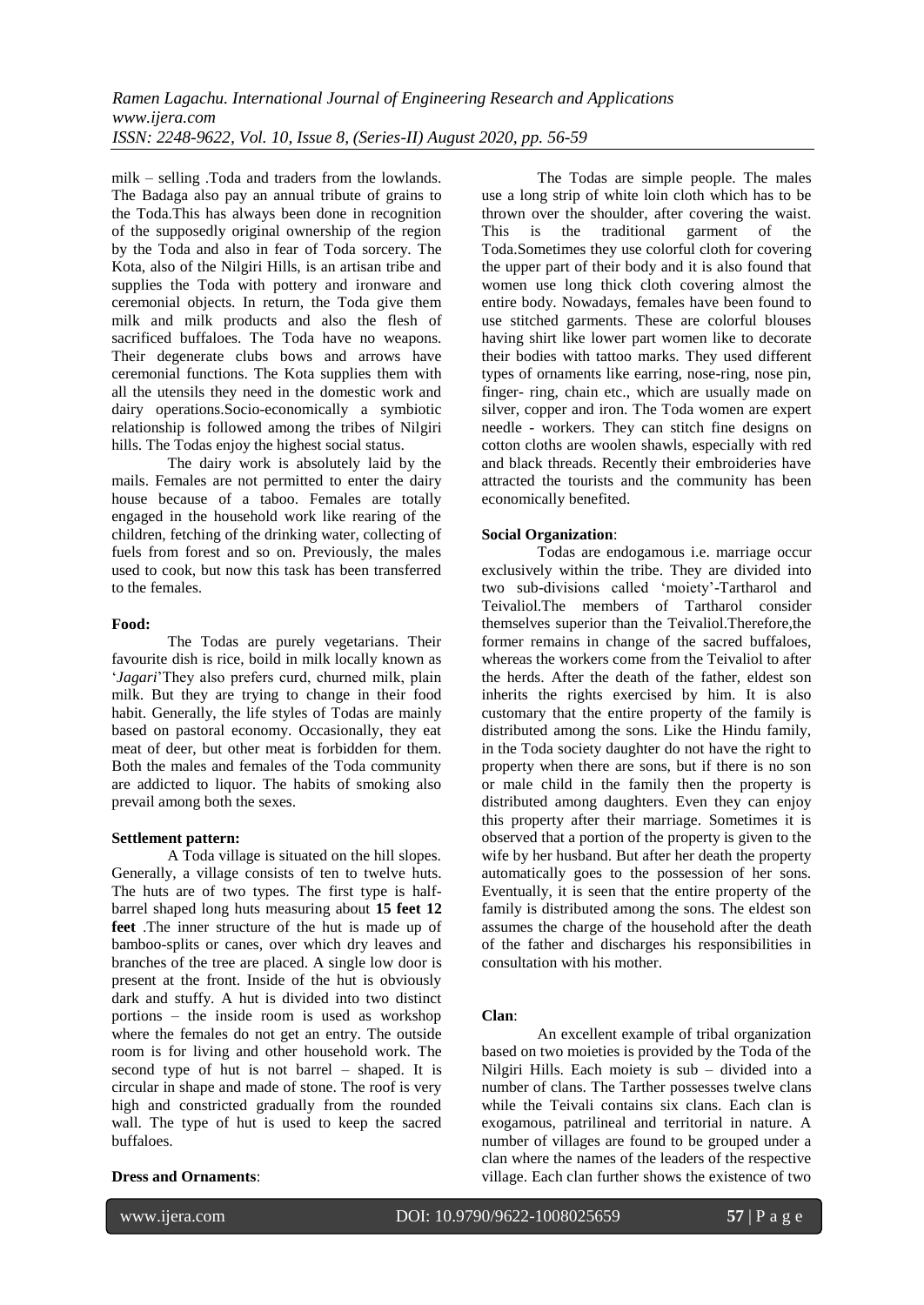sub clans – Kudr and Polm. The Kudr regulates the ceremonial aspect of the clan, whereas the Polm keeps an account of finance. Clan divisions are seemed due to their bewildering communal ideology and manner and this division mainly based as per their labour division.

#### **Family:**

Generally, Todas have polyandrous type of families. A women with with her multiple husbands and children usually form this type of family. If the husbands are brothers, the family is called "fraternal polyandrous family". Besides, compound families are found among the Todas. In this type, apart from a common wife, the husbands keep their individual wives to live together with their children.

#### **Marriage:**

Todas practice "fraternal polyandry", wife of a brother is regarded as the wife of all brothers. Once the community used to practice female infanticide.Therefore, the number of females became gradually less than the number of males. As a reason of disparity in the ratio between male and female, polyandry got a sanction in the society. When the new system of law and order was introduced by the British, infanticide became a crime, and the sex-ratio got more or less equalized. Now monogamy is more or less possible in this society. Still go on practicing polyandry as a traditional custom. At the same time, availability of more females has urged the males to keep wives on individual basis and such practice has given rise to the compound families.

# **Inheritance of Property:**

Authority in a family rests on the eldest male.Properity passes from father to legal sons according to the rule of inheritance. Females have no right on property. There are three types of property among the Toda – Personal property, Family property and communal property. Personal property includes the clothes and ornaments. Family property comprises of hut, utensils and buffaloes. Besides, the homestead, pasture ground and sacred buffaloes those owned by the clan under the Communal property. On the other hand, inheritance of family property, the eldest as well as the youngest son get the privilege; both of them own one buffalo extra.

# **Village Council**:

Administration of Toda village rests on a council, known as *Noym.* The Toda council is consisting of five members. Of these five members, three come from Tarthar moity; one comes from Teivali moity and the other comes from neighboring tribe Badaga.The representation of Tarther is greater than the Teivali on account of its superiority.

Althoug theft and robbery are unknown to Toda,the other disputes like criminal offences and unsocial activities are dealt by the council. Besides, it organizes and conducts the communal ceremonies. Village is a primary level scope where many important roles are consisting till in the pace of modern.

# **Death and Funeral**:

Cremation is the tradition among the Todas.The death body is covered with a new cloth and food and ornaments are also provided with the body. There are two types of funeral rites-Green and Dry. The Green funeral is performed immediately after death. In the green funeral, a few buffaloes are immolated with a belief that those buffaloes will serve the diseased soul in the other world. After cremation, pieces of charred bones and hair are collected. On the other hand, Dry funeral is performed after a few months. Dry funeral is usually organized collectively, where the chief-mourners of different dead persons join together. Funeral works are also shows their identification in society.

#### **Religion:**

Religion plays a strong role in society. The Todas are found to worship different gods and goddesses along with a large number of spirits. Of them, Tiekirzi is the most powerful goddess-the creator of earth and mankind. Numerous ghosts and evil spirits are considered to be responsible for bringing unnatural death, diseases, epidemic and loss of milk in buffaloes. The people have devised different rites, witchcraft and sorcery to get rid of them. The Goddess Tokisy is the most important as she is considered the creator and supporter of the people and their social and ritual institutions. Womenfolk are not allowed within the precincts of the dairy, temple as it is believed that they would corrupt the sanctity of the dairy. An egalitarian thinking also found in their society.

# **III. CONCLUSION:**

From the over and above, it is seemed that the traditional patterns of interaction and the changes that have occurred due to various' influencing factors had been presented in the above .analysis. For both the tribes it has been a transition from subsistence economy to that of the market. The emergence of .surplus peasants and servicemen among the tribals is the result of forces of modernization including the efforts of planned development. The modern occupations provide cash to' the tribals and what is more significant is that the tribals who lived an isolated life, zealously preserving their own set of values, were brought close to the more advanced people. This sort of culture contact was sure to have